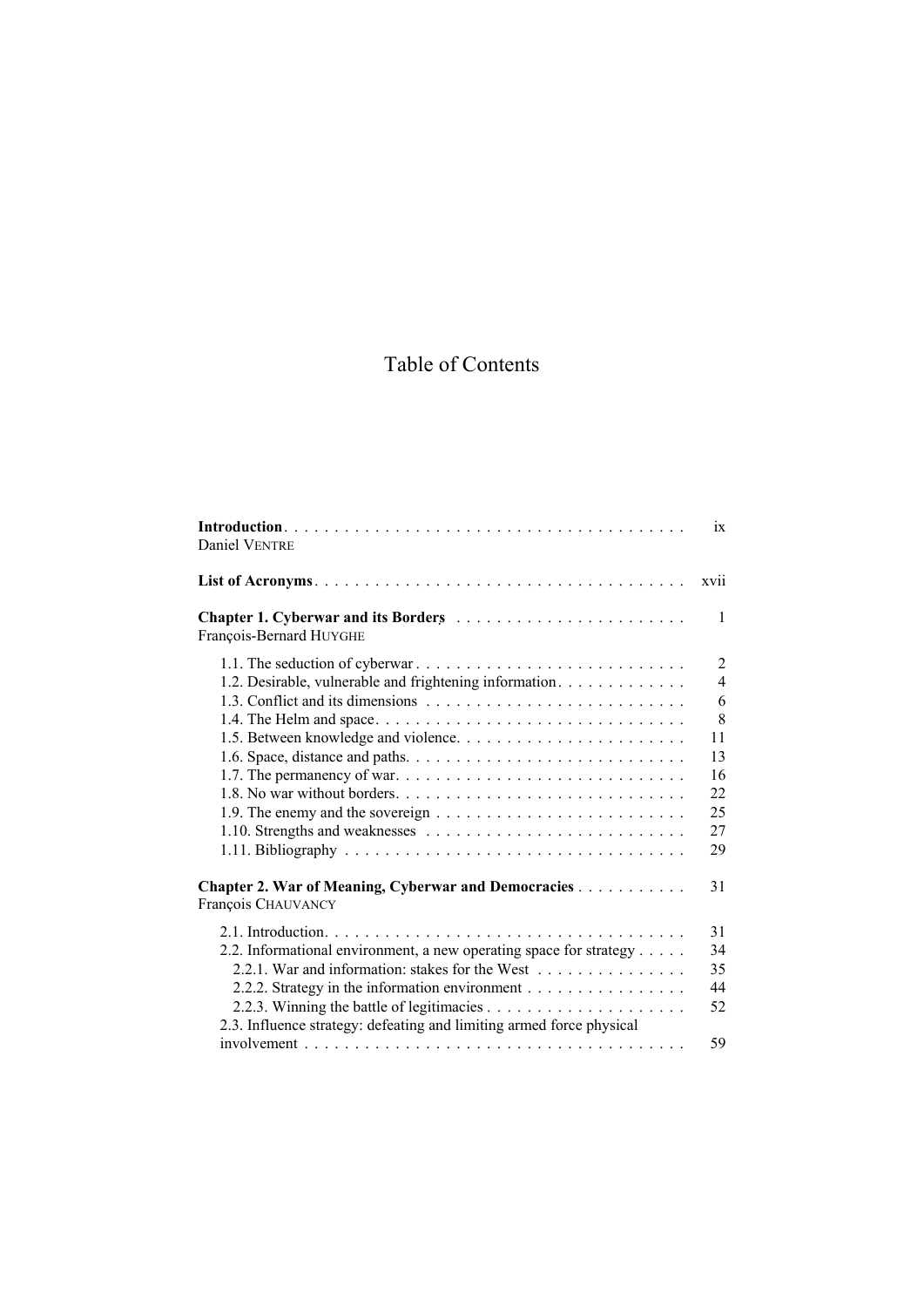| V1 |  | Cyberwar and Information Warfare |  |
|----|--|----------------------------------|--|
|    |  |                                  |  |

| 2.3.2. Armed forces and the information environment                                           |  |
|-----------------------------------------------------------------------------------------------|--|
| 2.3.3. The need for moral force $\dots \dots \dots \dots \dots \dots \dots \dots \dots \dots$ |  |
|                                                                                               |  |
|                                                                                               |  |
| Chapter 3. Intelligence, the First Defense? Information Warfare                               |  |
| Joseph HENROTIN                                                                               |  |
| 3.1. Information warfare, information and war.                                                |  |
|                                                                                               |  |
|                                                                                               |  |
|                                                                                               |  |
| 3.2.3. Perception of the possibility of surprise.                                             |  |
| 3.3. Strategic surprise and information warfare                                               |  |
| 3.4. Concluding remarks: surprise in strategic studies                                        |  |
|                                                                                               |  |
| Daniel VENTRE                                                                                 |  |
|                                                                                               |  |
|                                                                                               |  |
|                                                                                               |  |
|                                                                                               |  |
|                                                                                               |  |
|                                                                                               |  |
|                                                                                               |  |
|                                                                                               |  |
|                                                                                               |  |
| 4.1.10. Air/space and cybernetic power: analogies                                             |  |
| 4.1.11. Cyberconflict/cyber weapons, chemical/biological weapons:                             |  |
|                                                                                               |  |
| 4.1.12. Cyberconflict/cyber weapons, Cold War, nuclear weapons:                               |  |
|                                                                                               |  |
| 4.1.13. Cyberconflict and new wars                                                            |  |
|                                                                                               |  |
|                                                                                               |  |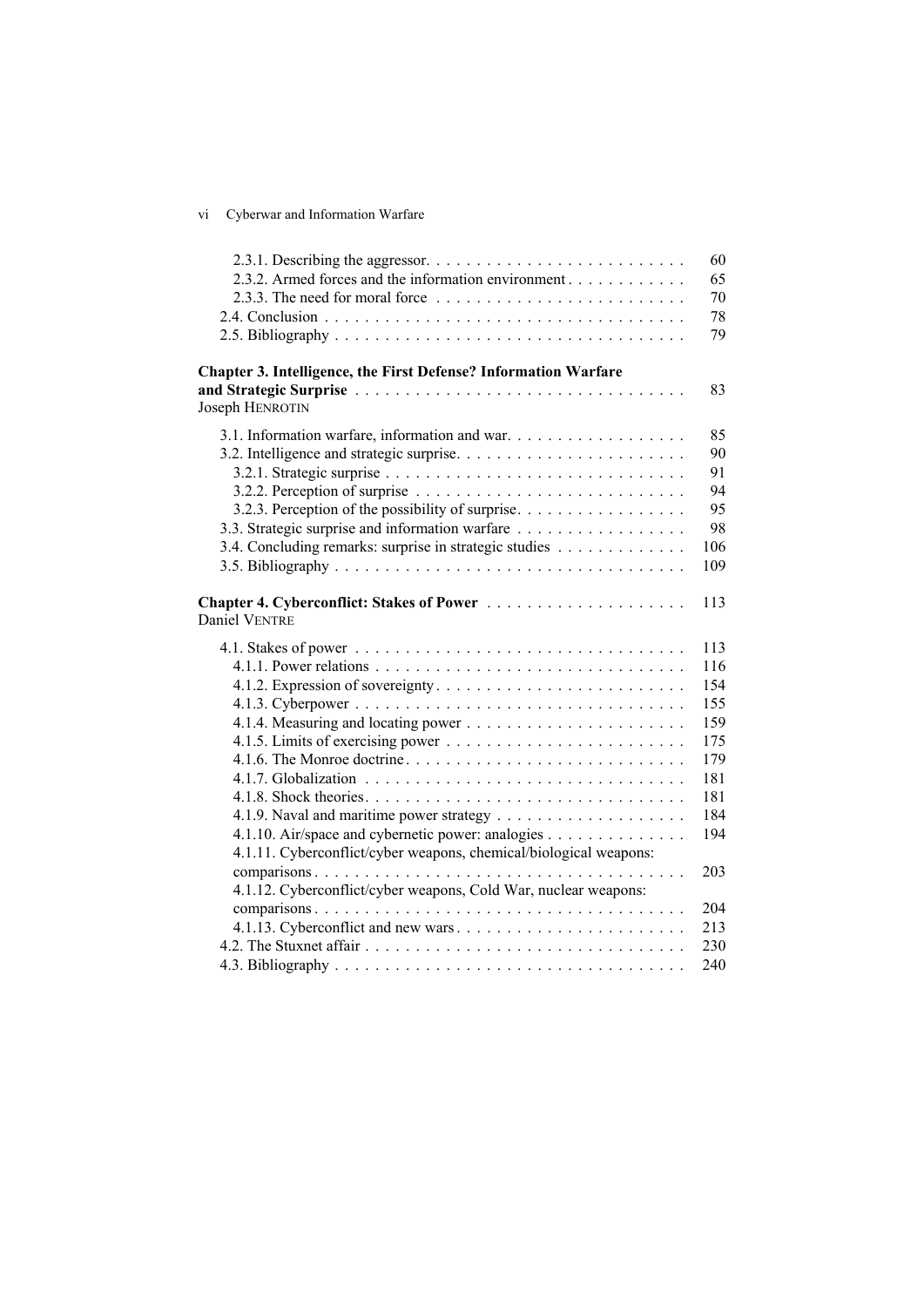| Chapter 5. Operational Aspects of a Cyberattack: Intelligence,                         |     |
|----------------------------------------------------------------------------------------|-----|
|                                                                                        | 245 |
| Eric FILIOL                                                                            |     |
|                                                                                        | 245 |
| 5.2. Towards a broader concept of cyberwar                                             | 247 |
|                                                                                        | 247 |
|                                                                                        | 249 |
|                                                                                        | 252 |
|                                                                                        | 253 |
|                                                                                        | 253 |
| 5.3.1. Generalized definition of the notion of critical infrastructure                 | 254 |
|                                                                                        | 257 |
|                                                                                        | 260 |
|                                                                                        | 260 |
| 5.4.2. Planning phase $\ldots \ldots \ldots \ldots \ldots \ldots \ldots \ldots \ldots$ | 266 |
|                                                                                        | 267 |
| 5.5. A few "elementary building blocks"                                                | 268 |
|                                                                                        | 268 |
|                                                                                        | 270 |
| 5.5.3. Opinion manipulation and area control                                           | 271 |
| 5.5.4. Military computer attack in a conventional operation                            | 273 |
|                                                                                        | 273 |
|                                                                                        | 274 |
|                                                                                        | 277 |
|                                                                                        | 278 |
|                                                                                        | 281 |
|                                                                                        | 282 |
|                                                                                        |     |
| Chapter 6. Riots in Xinjiang and Chinese Information Warfare                           | 285 |
| <b>Daniel VENTRE</b>                                                                   |     |
|                                                                                        | 287 |
| 6.1.1. Ethnic tensions, extremism, separatism, terrorism and                           |     |
|                                                                                        | 287 |
|                                                                                        | 291 |
|                                                                                        | 291 |
|                                                                                        | 291 |
|                                                                                        | 295 |
| 6.2.3. The riots faced with international public opinion                               | 297 |
| 6.3. Impacts on Chinese cyberspace: hacktivism and site defacing.                      | 303 |
| 6.3.1. The Internet in Xinjiang: a region dependent on information                     |     |
|                                                                                        | 303 |
| 6.3.2. Website defacement in a crisis context                                          | 305 |
|                                                                                        |     |